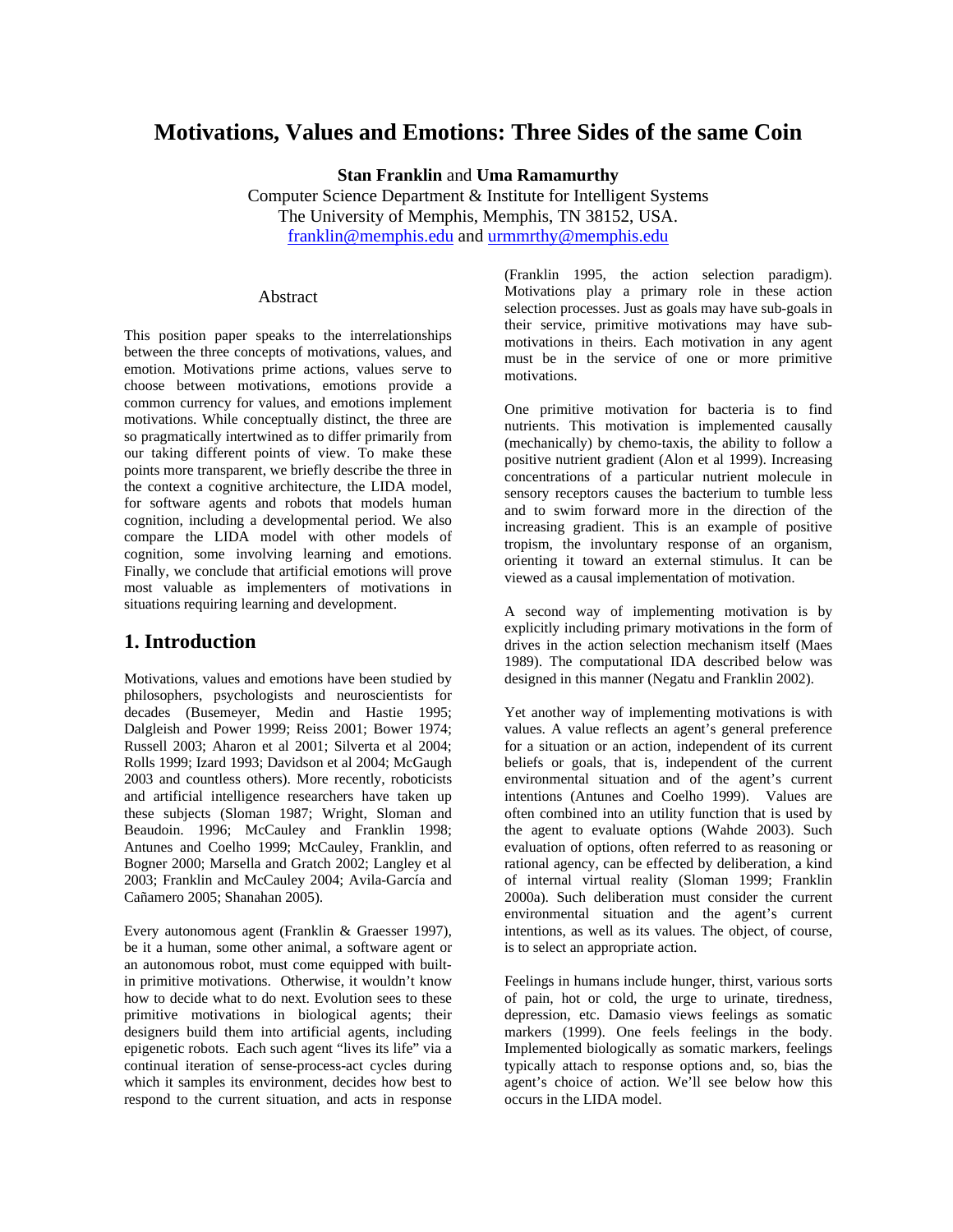Panksepp posited that the foundation of emotional feelings is contained in the evolved emotional action system of mammalian brains (2005). In the LIDA model (see below), feelings affect the sensory motor automatisms (SMA) of autonomous agents. When one is sad, it affects the actions chosen and how the actions are taken. Similar role of feelings can be observed with other feelings as well -- how one holds a cup when one is angry vs. when one is happy. Feelings affect our facial expressions and our spoken words as well. The feeling manifests in one's body affecting the SMAs. Further, we hypothesize that feelings modulate learning with an inverse U-curve.

Emotions, such as fear, anger, joy, sadness, shame, embarrassment, resentment, regret, guilt, etc., are taken to be feelings with cognitive content (Johnston 1999). One cannot simply feel shame, but shame at having done something. The something done constitutes the cognitive content. Similarly, one must be angry at someone, that someone being the cognitive content. Feelings, including emotions, are nature's means of implementing motivations for actions in humans and other animals. They have evolved so as to adapt us to regularities in our environments.

These general preferences derived evolutionarily from regularities can be viewed as values. Thus feelings become implementations of values in biological agents, providing a common currency for quick and flexible action selection.

Artificial feelings and emotions are beginning to play an increasingly important role as mechanisms for primary motivations in software agents and robots, as well as facilitators of learning in these systems (Marsella & Gratch 2002, Langley et al. 2003; Franklin and McCauley 2004, Avila-García and Cañamero 2005, Ahn and Picard 2006). Here we present a case study of such feelings and emotions playing both roles in an intelligent software agent capable of performing a practical, real world task. In this agent they are actively involved in every instance of action selection, and at least potentially involved in each learning event. The pervasive, central role that feelings and emotions play in the control structure of this software agent mimics the roles they play in human cognition, and gives rise to clarifying hypotheses about human decision making and several forms of human learning.

## **2. The LIDA Model**

LIDA provides a conceptual (and potentially a computational) model of cognition (Franklin 2000, 2001b) implemented as a software agent (Franklin & Graesser 1997) or as an epigenetic robot. The computational IDA "lives" on a computer system with connections to the Internet and various databases, and

does personnel work for the U.S. Navy, performing all the specific personnel tasks of a human (Franklin 2001a). In particular, IDA negotiates with sailors in natural language, deliberates, and makes voluntary action selections (Frankllin 2000a) in the process of finding new jobs for sailors at the end of their current tour of duty. IDA completely automates the work of certain Navy personnel agents (detailers) (McCauley and Franklin 2002).

The LIDA (Learning IDA) model implements and fleshes out Global Workspace theory (Baars 1988, 2002), which suggests that conscious events involve widespread distribution of focal information needed to recruit neuronal resources for problem solving. The LIDA implementation of GW theory yields a finegrained functional account of the steps involved in perception, several kinds of memory, consciousness, context setting, and action selection. Cognitive processing in LIDA consists of continually repeated traversals through the steps of a cognitive cycle (Baars & Franklin 2003, Franklin et al. 2005), as described below.

The LIDA architecture (Figure 1) includes modules for perception (Zhang, et al. 1998), various types of memory (Anwar and Franklin. 2003, Franklin et al. 2005, D'Mello, Ramamurthy, and Franklin. 2006 in press), "consciousness" (Bogner, Ramamurthy and Franklin. 2000), action selection (Negatu and Franklin. 2002), constraint satisfaction (Kelemen, Liang, and Franklin. 2002), deliberation (Franklin 2000a), and volition (Franklin 2000a). The mechanisms of these modules are derived from several different "new AI" sources (Hofstadter and Mitchell. 1994, Jackson 1987, Kanerva 1988, Drescher 1991, Maes 1989). Figure 1 provides the current implementation status of the LIDA model.

The computational IDA senses strings of characters from email messages and databases, and negotiates with sailors via email. The computational IDA is a running software agent that has been tested and demonstrated to the satisfaction of the U.S. Navy. Detailers observing the testing commented, "IDA thinks like I do."

In addition to the computational model, we will also speak of the conceptual LIDA (Learning IDA) model, which includes additional capabilities that have been designed but not implemented, including mechanisms for feelings and emotions, and for various forms of learning.

The LIDA conceptual model contains several different memory systems. Perceptual memory (often called perceptual organization) enables identification, recognition and categorization, including of feelings.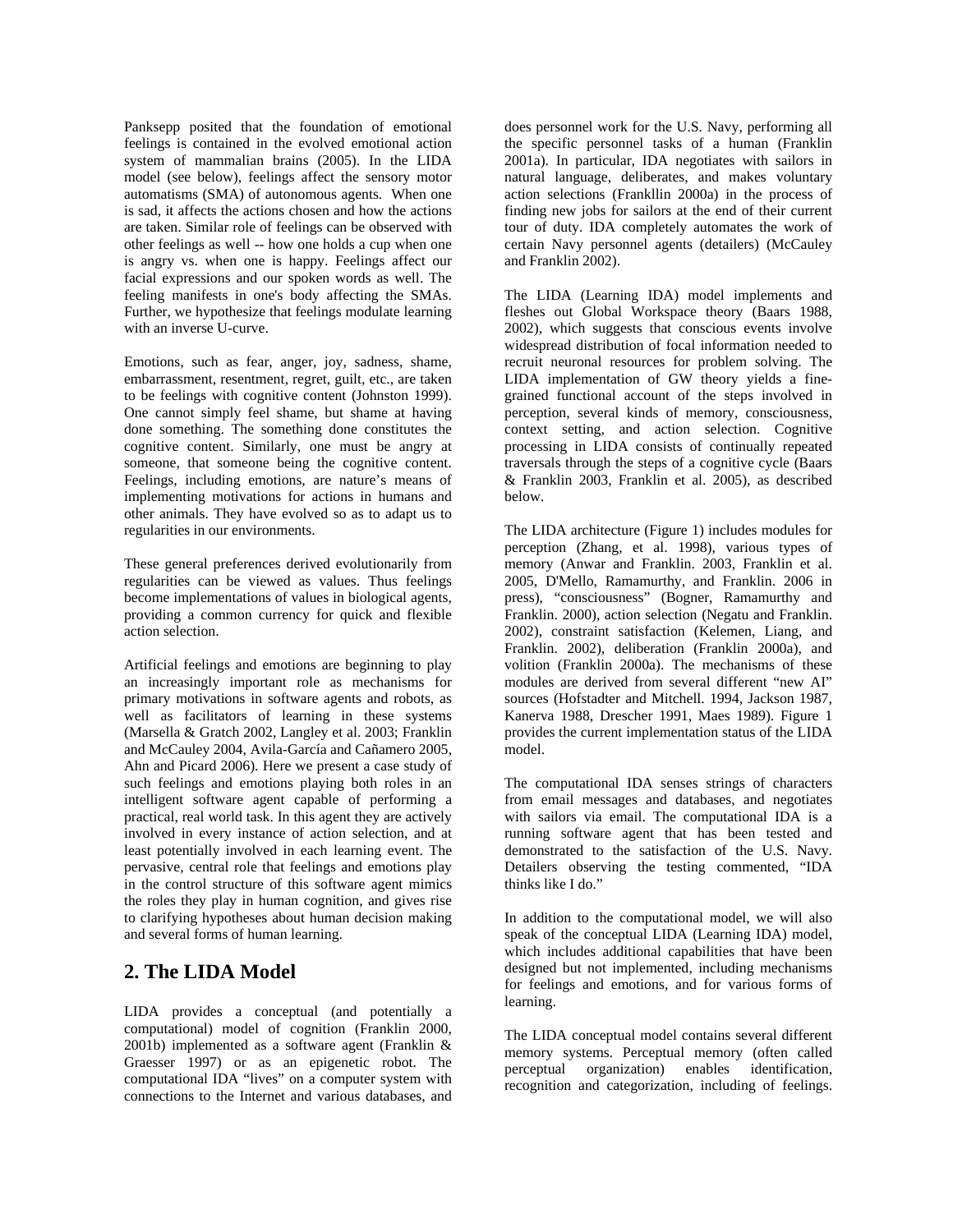

**Figure 1: LIDA Architecture** 

Working memory provides preconscious buffers as a workspace for internal activities. Transient episodic memory is a content-addressable associative memory with a moderately fast decay rate. It is to be distinguished from declarative memory, that is, longterm associative, episodic memory. Procedural memory is long-term memory for skills. (Franklin et al 2005)

Much of the activity within LIDA is accomplished by codelets, small pieces of code that each performs one specialized, simple task. Codelets often play the role of daemons waiting for a particular type of situation to occur and then acting as per their specialization. Codelets in the LIDA model implement the processors postulated by global workspace theory. Neurally they can be thought of as cell assemblies or neuronal groups (Edelman1987, Edelman and Tononi 2000). Various sorts of codelets, including perceptual, attentional, behavioral, expectational, etc., will be described below.

# **3. The Cognitive Cycle**

The LIDA model suggests a number of more specialized roles for feelings in cognition, all combining to produce motivations and to facilitate learning. Here we describe LIDA's cognitive cycle

(Figure 2) in nine steps, emphasizing the roles played by feelings and emotions by putting their descriptions in italics. To aid the reader's understanding of the cognitive cycle, we will also carry along a running example of its operation distinguished by a different type font. Imagine that a teenage boy has just stepped through a classroom door into the hall and looked left. Another boy, a bully named Paul, is walking towards him down the hall.

- **1. Perception.** Sensory stimuli, external or internal, are received and interpreted by perception constructing the beginnings of meaning. Note that this stage is unconscious.
	- *a. Early perception:* Input arrives through senses. Specialized perception codelets descend on the input. Those that find features relevant to their specialty activate appropriate nodes in the slipnet (a semantic net with activation).
	- *b. Chunk perception:* Activation passes from node to node in the slipnet. The slipnet stabilizes, bringing about the convergence (binding) of streams from different senses and chunking bits of meaning into larger chunks. These larger chunks, represented by meaning nodes in the slipnet, constitute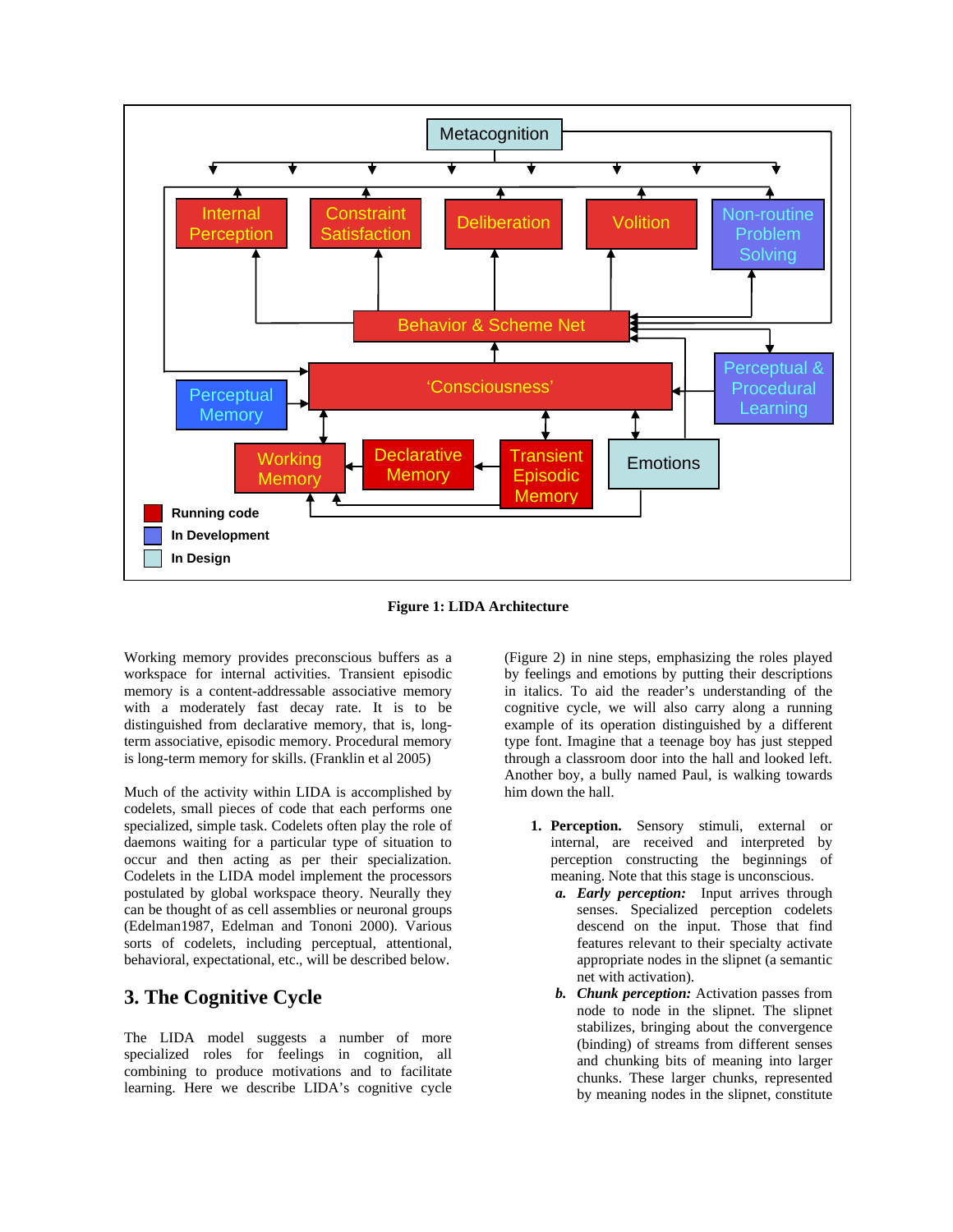the percept. *Pertinent feeling/emotions are identified (recognized) along with objects and their relations by the perceptual memory system. This could entail simple reactive feelings based on a single input or more complex feelings requiring the convergence of several different percepts.* 

Mostly visual perception activates the Bully node, representing an individual in the slipnet, along with the Paul node and the Fear node, resulting in their becoming part of the percept.

**2. Percept to Preconscious Buffer.** The percept, including some of the data plus the meaning, is stored in preconscious buffers of LIDA's working memory. These buffers may involve visuospatial, phonological, and other kinds of information. Again, note that this stage is unconscious.

*Feelings/emotions are part of the preconscious percept written during each cognitive cycle into the preconscious working memory buffers.* 

The Bully node, the Paul node and the Fear node are each part of the percept.

**3. Local Associations.** Using the incoming percept and the residual contents of the preconscious buffers as cues, including emotional content, local associations are automatically retrieved from transient episodic memory and from declarative memory. The contents of the preconscious buffers together with the retrieved local associations from transient episodic memory and declarative memory, roughly correspond to Ericsson and Kintsch's long-term working memory (LTWM) (1995) and Baddeley's episodic buffer (2000). Again, note that this stage is unconscious. *Feelings/emotions are part of the cue that results in local associations from transient episodic and declarative memory. These local associations contain records of the agent's past feelings/emotions in associated situations.*

The Bully and Paul nodes cue local associations (episodic memory) of the last encounter with this Bully including Fear and Pain.

**4. Competition for Consciousness.** Attention codelets, whose job it is to bring relevant, urgent, or insistent events to consciousness, view long-term working memory. Some of them gather information, form coalitions and actively compete for access to consciousness. The competition may also include attention codelets and their coalitions from a recent previous cycle. Again, note that this stage is<br>unconscious. Present and past unconscious. *Present and past feelings/emotions influence the competition for consciousness in each cognitive cycle. Strong* 

*affective content strengthens a coalition's chances of coming to consciousness.*

Some attention codelet notes the Bully, Paul, Fear and Pain nodes, among others in LTWM, gathers them, and others, into a coalition, and competes for consciousness.

> **5. Conscious Broadcast.** A coalition of codelets, typically an attention codelet and its covey of related information codelets carrying content, gains access to the global workspace and has its contents broadcast. This broadcast is hypothesized to correspond to phenomenal consciousness. *The conscious broadcast contains the entire content of consciousness including the affective portions. The contents of perceptual memory are updated in light of the current contents of consciousness, including feelings/emotions, as well as objects, and relations. Affect modulate the encoding following an inverted U curve.*

The Paul, Bully, Fear and Pain nodes in perceptual memory receive additional base-level activations.

Transient episodic memory is updated with the current contents of consciousness, *including feelings/emotions,* as events. *Affect modulate the encoding following an inverted U curve.* 

The event of stepping into the hall, seeing Paul, remembering pain and experiencing fear is recorded in transient episodic memory.

> (At recurring times not part of a cognitive cycle, the contents of transient episodic memory are consolidated into long-term declarative memory.) Procedural memory (recent actions) is updated (reinforced) with the strength of the reinforcement influenced by the strength of the affect.

The action scheme for stepping into the hall has its base-level activation increases (reinforced).

**6. Recruitment of Resources.** Relevant behavior codelets respond to the conscious broadcast. These are typically codelets whose variables can be bound from information in the conscious broadcast. If the successful attention codelet was an expectation codelet calling attention to an unexpected result from a previous action, the responding codelets may be those that can help to rectify the unexpected situation. Thus consciousness solves the relevancy problem in recruiting resources. *The affective content (feelings/emotions) together with the cognitive content help to attract relevant resources (processors, neural assemblies) with which to deal with the current situation.* 

Action schemes whose contexts contain "seeing a Bully" and "experiencing Fear" activate themselves.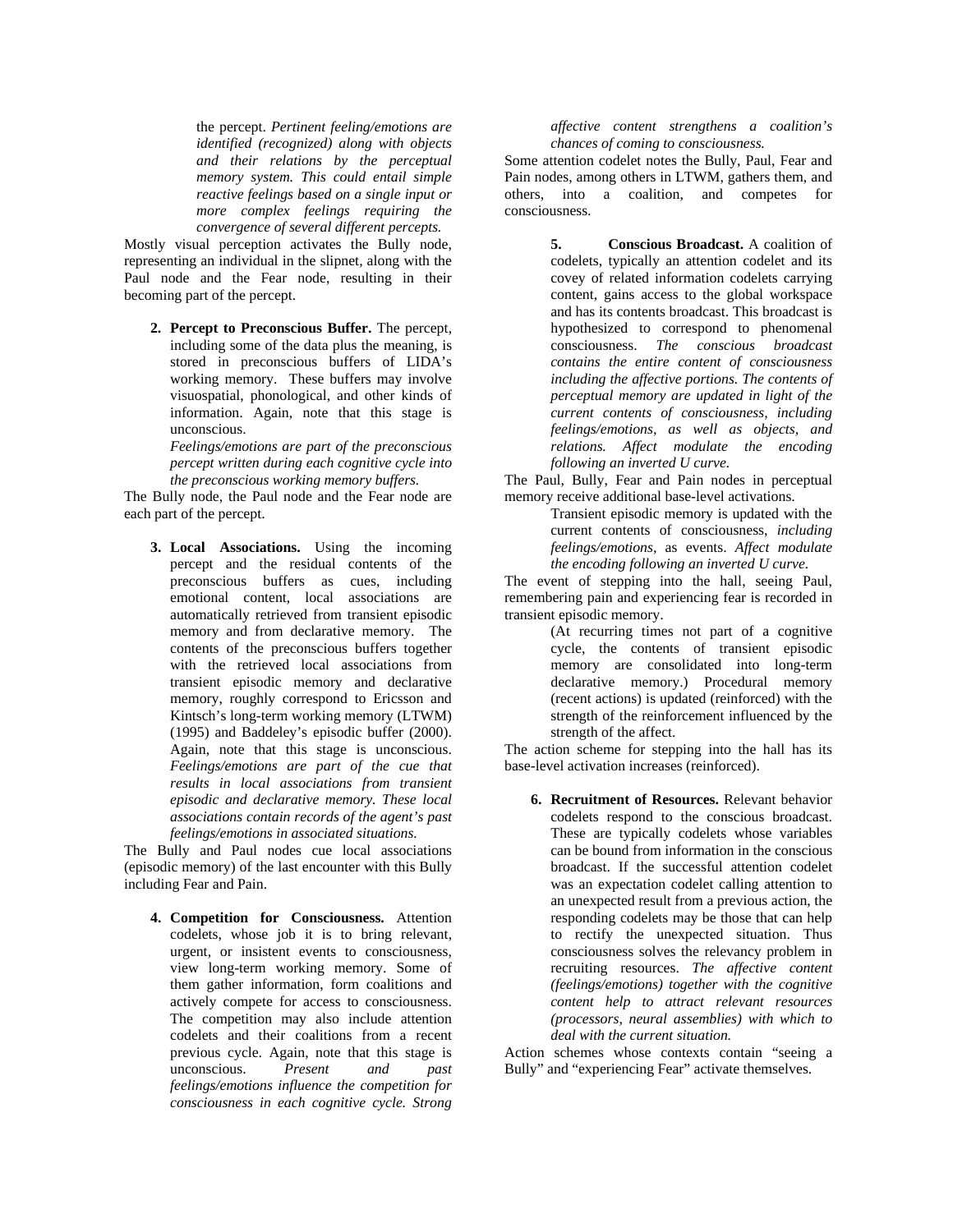

**Figure 2: LIDA's Cognitive Cycle** 

**7. Setting Goal Context Hierarchy.** The recruited processors use the contents of consciousness, including feelings/emotions, to instantiate new goal context hierarchies, bind their variables, and increase their activation. It is here that feelings/emotions directly affect motivation. They determine which terminal goal contexts receive activation and how much. *It is here that feelings and emotions most directly implement motivations by helping to instantiate and activate goal contexts.* Other environmental conditions determine which of the earlier goal contexts receive additional activation.

Schemes with sufficient activation instantiate copies of themselves in the behavior net with their variables bound. One of these is a scheme for stepping back into the classroom.

**8. Action Chosen.** The behavior net chooses a single behavior (goal context), perhaps from a just instantiated behavior stream or possibly from a previously active stream. *This selection is heavily influenced by activation passed to various behaviors influenced by the various feelings/emotions.* The choice is also affected by the current situation, external and internal conditions, by the relationship between the behaviors, and by the residual activation values of various behaviors.

The action scheme to step back into the classroom is selected.

**9. Action Taken.** The execution of a behavior (goal context) results in the behavior codelets performing their specialized tasks, which may have external or internal consequences. This is LIDA taking an action.

The student steps back into the classroom.

The acting codelets also include an expectation codelet (see Step 6) whose task it is to monitor the action, and to try and bring to consciousness any failure in the expected results.

We suspect that cognitive cycles occur five to ten times a second in humans, overlapping so that some of the steps in adjacent cycles occur in parallel (Baars and Franklin. 2003). Seriality is preserved in the conscious broadcasts.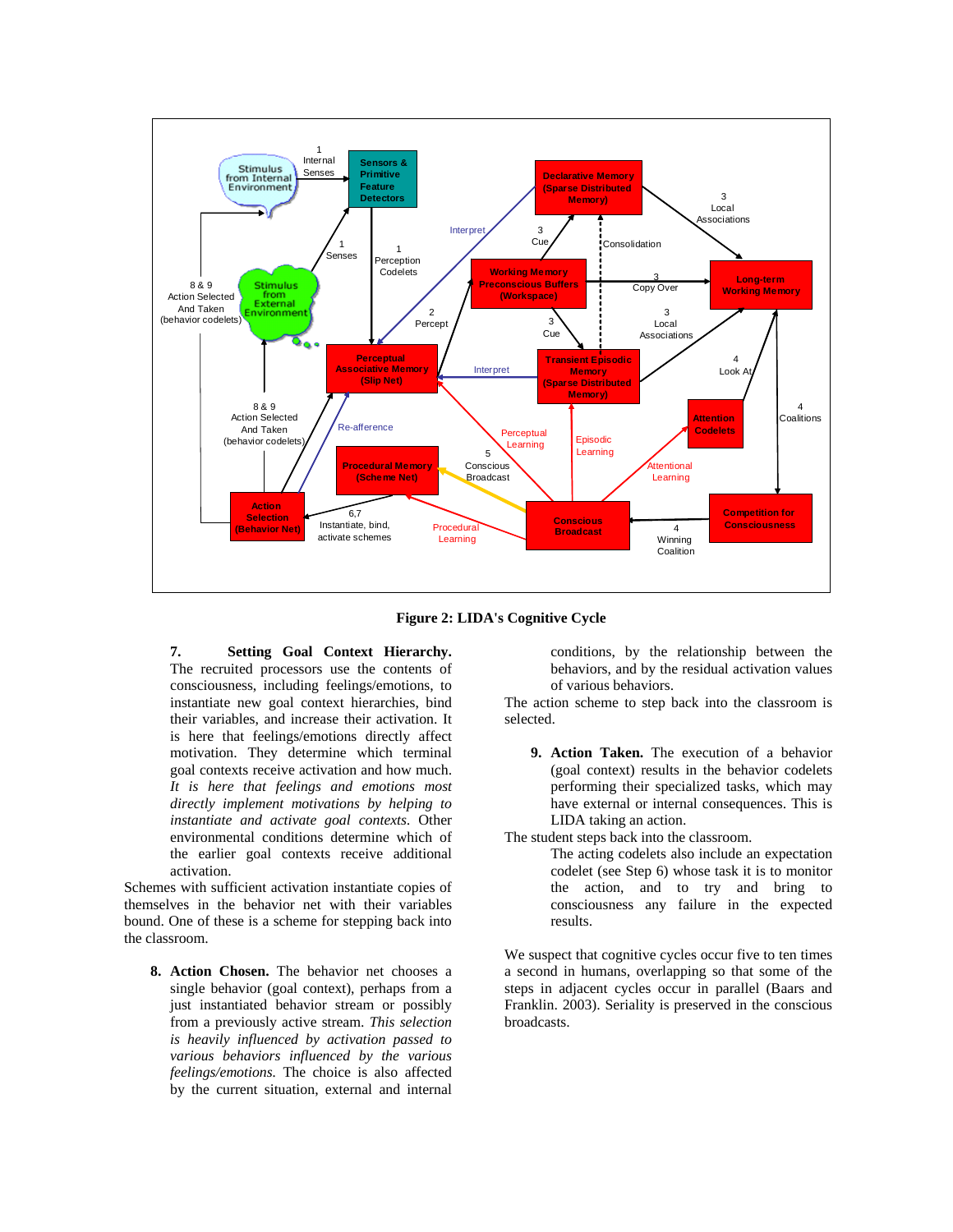## **4. Related Work**

The LIDA architecture differs significantly from other cognitive architectures such as SOAR (Laird et al. 1987) and ACT-R (Anderson & Lebiere 1998) in that it is not a unified theory of cognition in the sense of Newell (1990). Rather, its various modules are implemented by a variety of different mechanisms including the Copycat architecture, Sparse Distributed Memory, Pandemonium Theory and Behavior Nets (Franklin 2001b). Though the LIDA architecture contains no production rules and no neural networks, it does incorporate both symbolic and connectionist elements. The LIDA architecture allows feelings and emotions to play a central role in perception, memory, "consciousness" and action selection. LIDA's<br>"consciousness" mechanism, based on Global mechanism, based on Global Workspace Theory, resembles a blackboard system (Nii 1986), but there is much more to the LIDA architecture having to do with the interaction of its various modules. Much of this interaction is described in the cognitive cycle detailed above.

The LIDA architecture can be viewed as a specification of the more general CogAff architecture of Sloman (Wright et al. 1996). It has reactive and deliberative mechanisms but, as yet, no meta-management. There is a superficial resemblance between the computational IDA and the ACRES system (Moffat et al. 1993) in that both interact with users in natural language. LIDA and ACRES are also alike in using emotions to implement motivations. Rather than viewing emotions as implementing motivations for the selection of actions on the external environment, Marsella and Gratch study their role in internal coping behavior (2002). From our point of view this is a case of emotions implementing motivation for internal actions as also occurs in the LIDA conceptual model. The ICARUS system also resembles a portion of the LIDA conceptual model in that it uses affect in the process of reinforcement learning (Langley et al. 1991).

## **5. Conclusions**

Being generated from order-of-magnitude one hundred thousand lines of code, IDA is an exceedingly complex software agent. Thus from the usefulness of artificial feelings and emotions in the LIDA architecture one would not jump to the conclusion that they would play useful roles in a more typical order-of-magnitude simpler software agent or robotic control structure. Besides, feelings and emotions are, as yet, only part of the LIDA conceptual model, and have not been implemented. Significant difficulties could conceivably occur during implementation. That artificial feelings and emotions seem to play significantly useful roles in the conceptual version of LIDA's cognitive cycles is

not a conclusive argument that they will do so in simpler, implemented artificial autonomous agents.

Still the LIDA model suggests that software agents and robots can be designed to use feelings/emotions to implement motivations, offering a range of flexible, adaptive possibilities not available to the usual, more tightly structured motivational schemes such as causal implementation, or explicit drives and/or desires/intentions.

So, what can we conclude? Note that the computational IDA performs quite well with explicitly implemented drives rather than with feelings and emotions. It is possible that a still more complex artificial autonomous agent with a task requiring more sophisticated decision making would require them, but we doubt it. Explicit drives seem likely to suffice for quite flexible action selection in artificial agents, but not in modeling biological agents. It appears that feelings and emotions come into their own in agent architectures requiring sophisticated learning. This case study of the LIDA architecture seems to suggest that artificial feelings and emotions can be expected to be of most use in software agents or robots in which online learning of objects, categories, relations, events, facts and/or skills is of prime importance. If this requirement were present, it would make sense to also implement primary motivations by artificial feelings and emotions.

## **Acknowledgements**

The authors are deeply indebted to the members of the 'Conscious' Software Research Group at the University of Memphis for their major contributions to this research, and to Mike Wintner for reading and commenting on an early draft.

## **References**

Ahn, H. and R. W. Picard 2006. Affective Cognitive Learning and Decision Making: The Role of Emotions. The 18th European Meeting on Cybernetics and Systems Research (EMCSR 2006), April 18-19, 2006, Vienna, Austria

Alon, U., M. G. Surette, N. Barkai, and S. Leibler. 1999. Robustness in bacterial chemotaxis. *Nature* 397:168-171.

Anwar, A., and S. Franklin. 2003. Sparse Distributed Memory for "Conscious" Software Agents. *Cognitive Systems Research* 4:339-354.

Anderson, J. R., and C. Lebiere. 1998. *The atomic components of thought*. Mahwah, NJ: Erlbaum.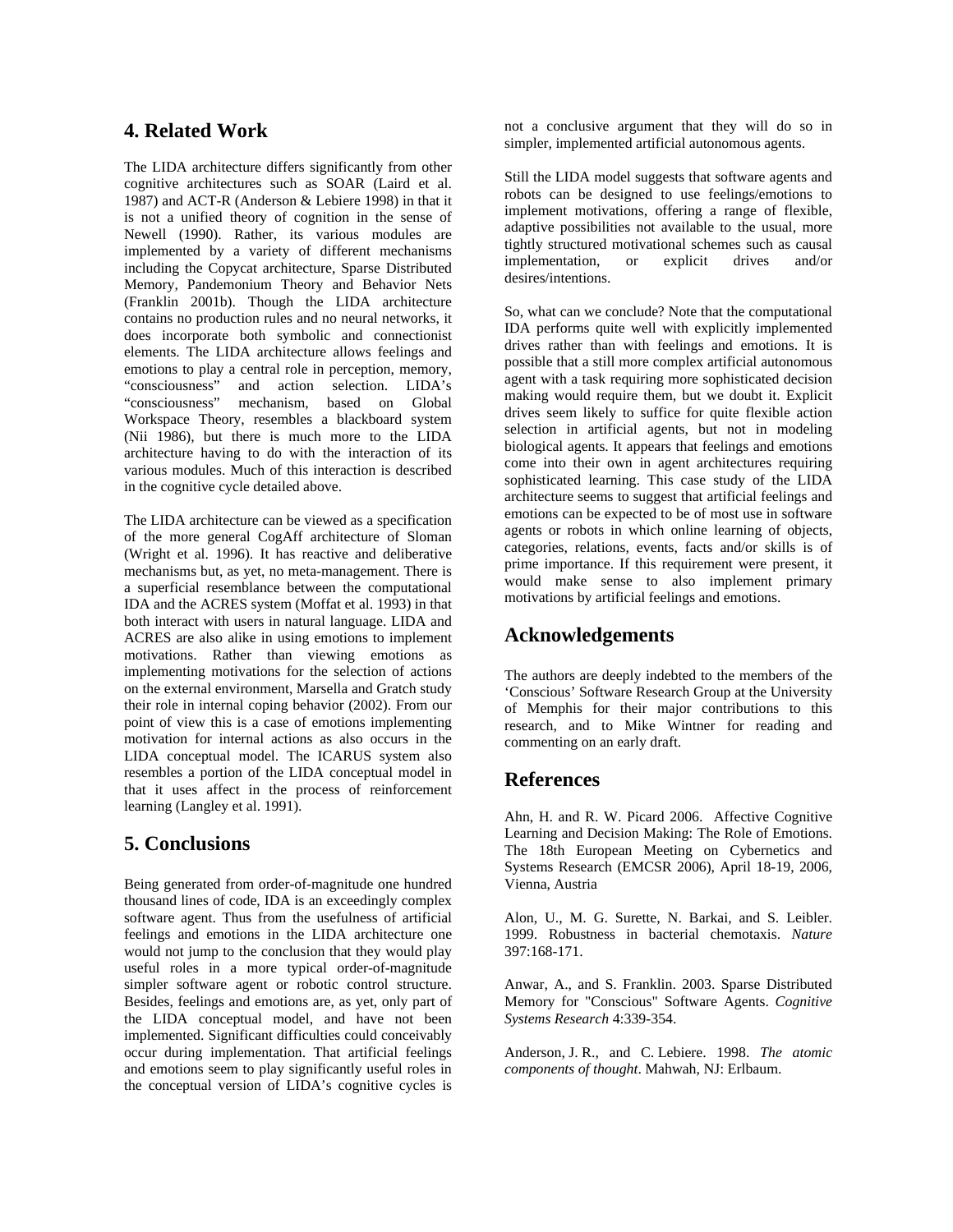Antunes, L., and H. Coelho. 1999. Decisions Based upon Multiple Values: The BVG Agent Architecture. In *Progress in Artificial Intelligence: Proceedings 9th Portuguese Conference on Artificial Intelligence, Lecture Notes in Computer Science*, vol. 1695, ed. P. Barahona, and J. J. Alferes. Berlin / Heidelberg: Springer.

Avila-García, O. and Cañamero, L. 2005. Hormonal Modulation of Perception in Motivation-Based Action Selection Architectures. In L. Cañamero (Ed.), *Proc. Agents that Want and Like: Motivational and Emotional Roots of Cognition and Action*, Symposium of the AISB'05 Convention, University of Hertfordshire, UK, April 14-15, 2005 (in press).

Baars, B. J. 1988. *A Cognitive Theory of Consciousness*. Cambridge: Cambridge University Press.

Baars, B. J. 2002. The conscious access hypothesis: origins and recent evidence. *Trends in Cognitive Science* 6:47–52.

Baars, B. J., and S. Franklin. 2003. How conscious experience and working memory interact. *Trends in Cognitive Science* 7:166–172.

Baddeley, A. D. 2000. The episodic buffer: a new component of working memory? *Trends in Cognitive Science* 4:417-423.

Bogner, M., U. Ramamurthy, and S. Franklin. 2000. Consciousness" and Conceptual Learning in a Socially Situated Agent. In Human Cognition and Social Agent Technology, ed. K. Dautenhahn. Amsterdam: John Benjamins.

Bower.G. A. 1974. *The Psychology of Learning and Motivation*. New York: Academic Press.

Busemeyer, J. R., D. L. Medin, and R. Hastie. 1995. *Decision Makings from a Cognitive Perspective. The Psychology of Learning and Motivation*, vol. 32. Burlington, MA: Academic Press.

Dalgleish, T., and M. Power. 1999. *Handbook of cognition and emotion*. Chichester: Wiley.

Damasio, A. R. 1999. *The Feeling of What Happens*. New York: Harcourt Brace.

D'Mello, S. K., U. Ramamurthy, and S. Franklin. 2006. Encoding and Retrieval Efficiency of Episodic Data in a Modified Sparse Distributed Memory System. In *Proceedings of the 27th Annual Meeting of the Cognitive Science Society. Stresa, Italy*.

Drescher, G. L. 1991. *Made-Up Minds: A Constructivist Approach to Artificial Intelligence*. Cambridge, MA: MIT Press.

Edelman, G. M. 1987. *Neural Darwinism*. New York: Basic Books.

Edelman, G. M., and G. Tononi. 2000. *A Universe of Consciousness*. New York: Basic Books.

Ericsson, K. A., and W. Kintsch. 1995. Long-term working memory. *Psychological Review* 102:211-245. Franklin, S. 1995. *Artificial Minds*. Cambridge MA: MIT Press.

Franklin, S. 2000. Modeling Consciousness and Cognition in Software Agents. In *Proceedings of the Third International Conference on Cognitive Modeling, Groeningen, NL, March 2000*, ed. N. Taatgen. Veenendal, NL: Universal Press.

Franklin, S. 2000a. Deliberation and Voluntary Action in 'Conscious' Software Agents. *Neural Network World* 10:505-521.

Franklin, S. 2001a. Automating Human Information Agents. In *Practical Applications of Intelligent Agents*, ed. Z. Chen, and L. C. Jain. Berlin: Springer-Verlag.

Franklin, S. 2001b. Conscious Software: A Computational View of Mind. In *Soft Computing Agents: New Trends for Designing Autonomous Systems*, ed. V. Loia, and S. Sessa. Berlin: Springer (Physica-Verlag).

Franklin, S., B. J. Baars, U. Ramamurthy, and M. Ventura. 2005. The Role of Consciousness in Memory. *Brains, Minds and Media* 1:1-38, pdf.

Franklin, S., and A. C. Graesser. 1997. Is it an Agent, or just a Program?: A Taxonomy for Autonomous Agents. In *Intelligent Agents III*. Berlin: Springer Verlag.

Franklin, S., and L. McCauley 2004. Feelings and Emotions as Motivators and Learning Facilitators. In Architectures for Modeling Emotion: Cross-Disciplinary Foundations, AAAI Spring Symposium Series; American Association for Artificial Intelligence; Stanford University, Palo Alto, California, USA; March 22-24.

Hofstadter, D. R., and M. Mitchell. 1994. The Copycat Project: A model of mental fluidity and analogymaking. In *Advances in connectionist and neural computation theory, Vol. 2: logical connections*, ed. K. J. Holyoak, and J. A. Barnden. Norwood N.J.: Ablex.